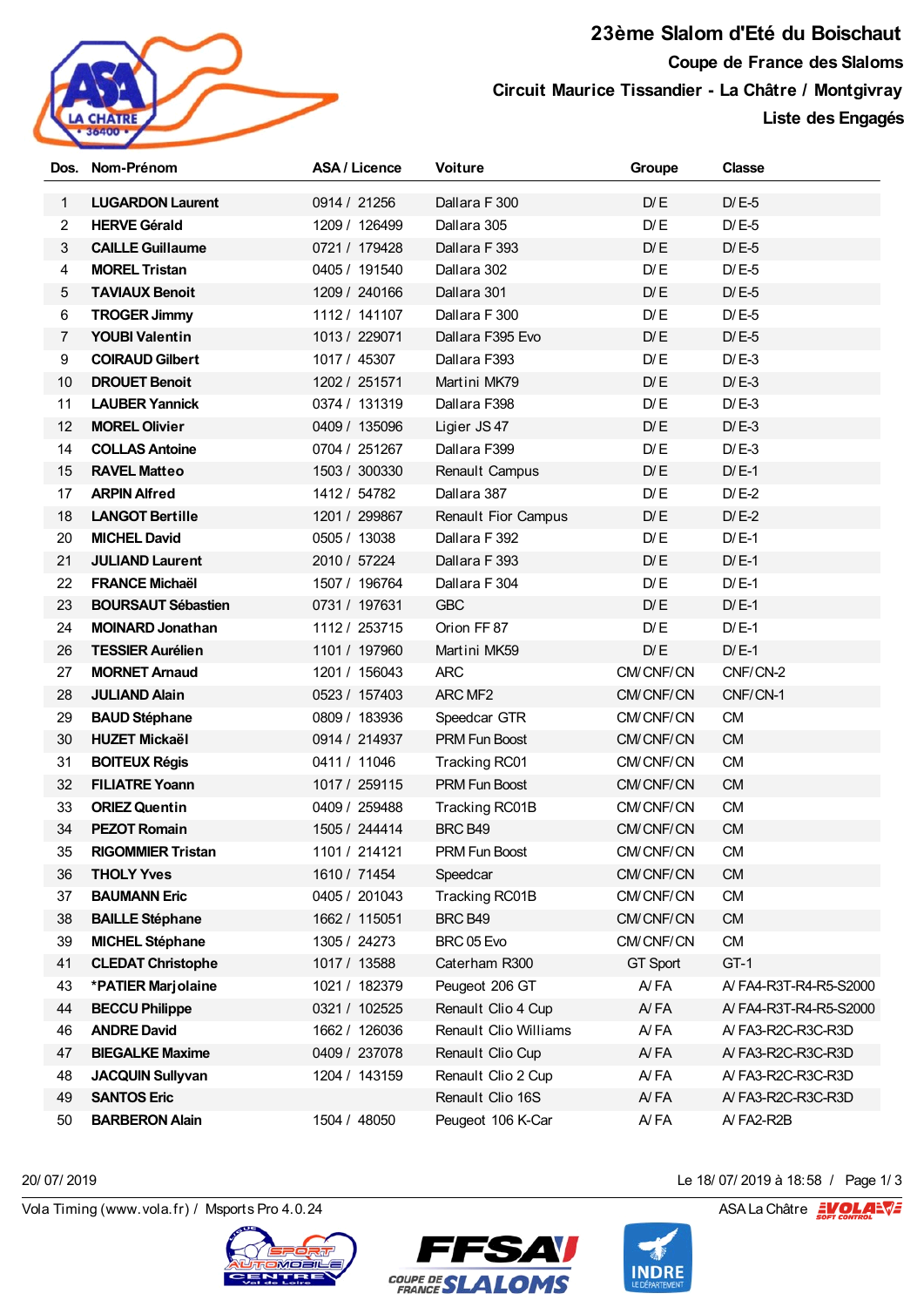

**23ème Slalom d'Eté du Boischaut Coupe de France des Slaloms Circuit Maurice Tissandier - La Châtre / Montgivray**

**Liste des Engagés**

|     | Dos. Nom-Prénom                 | ASA / Licence | <b>Voiture</b>               | Groupe | <b>Classe</b>     |
|-----|---------------------------------|---------------|------------------------------|--------|-------------------|
| 51  | <b>JABET Maxime</b>             | 1017 / 299040 | Peugeot 106 XSI              | A/FA   | AYFA1             |
| 52  | <b>GUERIN Philippe</b>          | 1503 / 43272  | Renault Clio 2 Cup           | A/FA   | A/FA3-R2C-R3C-R3D |
| 53  | <b>ROUSSEAU Jimmy</b>           | 1209 / 189576 | Renault Clio 3 Cup           | A/FA   | A/FA3-R2C-R3C-R3D |
| 54  | *LAUNEAU Marie-Ange             | 1505 / 245370 | Peugeot 106 Rallye           | A/FA   | A/FA2-R2B         |
| 55  | <b>DARRAS Benjamin</b>          | 1003 / 213121 | Peugeot 106 Rallye           | A/FA   | AYFA1             |
| 57  | <b>HRONIK Olivier</b>           | 1507 / 8002   | Renault Clio 16S             | N/FN   | $N$ FN3           |
| 58  | <b>LEBOURGEOIS Kévin</b>        | 1314 / 174611 | <b>Renault Clio Williams</b> | N/FN   | $N$ FN3           |
| 59  | <b>SANCHEZ Aurélien</b>         | 1112 / 237439 | Renault Clio                 | N/FN   | N/FN3             |
| 60  | <b>THOLLON Cédrik</b>           | 0324 / 3636   | Renault Clio Williams        | N/FN   | N/FN3             |
| 63  | <b>GALLO Fabrice</b>            | 1006 / 114468 | Citroën Saxo                 | N/FN   | N/FN2-R1B         |
| 64  | *LOPEZ Marjorie                 | 1580 / 58453  | Peugeot 106 S16              | N/FN   | $N$ FN2-R1B       |
| 65  | <b>ESCANDELL Luc</b>            | 1112 / 243459 | Peugeot 106 S16              | N/FN   | N/FN2-R1B         |
| 66  | <b>MASLAG Tom</b>               | 1503 / 262497 | Peugeot 106 XSI              | N/FN   | N/FN1-R1A         |
| 68  | <b>ACCARY Claude</b>            | 0503 / 12297  | Alpine A110                  | FC/FS  | FC/FS-3           |
| 69  | *FORNY Candy                    | 0318 / 231117 | Renault Alpine A 110         | FC/FS  | FC/FS-2           |
| 70  | <b>JAKUBOWSKI Jean-François</b> | 0724 / 22728  | Simca Rallye                 | FC/FS  | FC/FS-1           |
| 73  | <b>HUSSON Roland</b>            | 0324 / 4890   | Renault 5 GT Turbo           | F2000  | F2000-3           |
| 74  | <b>CORNIL Jean-François</b>     | 0809 / 37725  | Citroën Saxo VTS             | F2000  | F2000-2           |
| 76  | <b>GAIANI Jérémy</b>            | 1613 / 143382 | Peugeot 205 GTi              | F2000  | F2000-2           |
| 77  | <b>HERVIEU Anthony</b>          | 1314 / 259118 | Citroën Saxo VTS             | F2000  | F2000-2           |
| 79  | <b>MOLVEAU Philippe</b>         |               | <b>Talbot Samba</b>          | F2000  | F2000-2           |
| 80  | <b>PINOT Martial</b>            | 0409 / 19968  | Peugeot 106                  | F2000  | F2000-2           |
| 81  | <b>JABET Thierry</b>            | 1017 / 15612  | Peugeot 106 XSI              | F2000  | F2000-1           |
| 82  | <b>DURANTON Clément</b>         | 1017 / 300043 | Peugeot 106 XSI              | F2000  | F2000-2           |
| 83  | <b>GIMONNET Julien</b>          | 1502 / 298979 | Citroën Saxo VTS             | F2000  | F2000-2           |
| 84  | <b>LECLERCQ Philippe</b>        | 1017 / 300142 | Peugeot 106                  | F2000  | F2000-2           |
| 85  | <b>MORNET Françis</b>           | 1201 / 155214 | Citroën BX 16 TRS            | F2000  | F2000-2           |
| 86  | <b>DUSSOULIER Fabrice</b>       | 1018 / 54811  | Renault Super 5              | F2000  | F2000-1           |
| 90  | <b>GARCIA Stéphane</b>          | 1503 / 5691   | Citroën Saxo VTS             | Loisir | Loisir-2          |
| 91  | <b>PASQUET Christophe</b>       | 1505 / 44326  | Ford Puma                    | Loisir | Loisir-2          |
| 92  | <b>VIDONNE Max</b>              |               | Peugeot 106                  | Loisir | Loisir-1          |
| 93  | <b>LARRANT Sébastien</b>        |               | Peugeot 106                  | Loisir | Loisir-2          |
| 94  | <b>LE GALL Hervé</b>            | 1412 / 8443   | Lotus Elise 111S             | Loisir | Loisir-2          |
| 95  | <b>SECHET Arnaud</b>            | 1017 / 230434 | Peugeot 206 RC               | Loisir | Loisir-2          |
| 96  | <b>SKOCZYLAS James</b>          |               | Renault Clio                 | Loisir | Loisir-2          |
| 97  | <b>MEDRIN John</b>              |               | Peugeot 106                  | Loisir | Loisir-1          |
| 98  | <b>PERRIN Pascal</b>            |               | Peugeot 106                  | Loisir | Loisir-1          |
| 99  | <b>SAUZEON Emmanuel</b>         |               | Secma F16                    | Loisir | Loisir-1          |
| 100 | <b>TOURON Yves-Gérard</b>       | 1209 / 8323   | Peugeot 106 R                | Loisir | Loisir-1          |
| 101 | <b>BOUDEAUD Stéphane</b>        |               | Renault Mégane               | Loisir | Loisir-2          |
| 110 | <b>DROUET Gaëtan</b>            | 1202 / 253049 | Martini MK79                 | D/E    | $D/E-3$           |
| 115 | <b>PIETU Thibault</b>           | 1503 / 298144 | Renault Campus               | D/E    | $D/E-1$           |
| 120 | <b>MICHEL Cédric</b>            | 0520 / 30710  | Dallara F 392                | D/E    | $D/E-1$           |





20/ 07/ 2019 Le 18/ 07/ 2019 à 18:58 / Page 2/ 3

**INDRE**